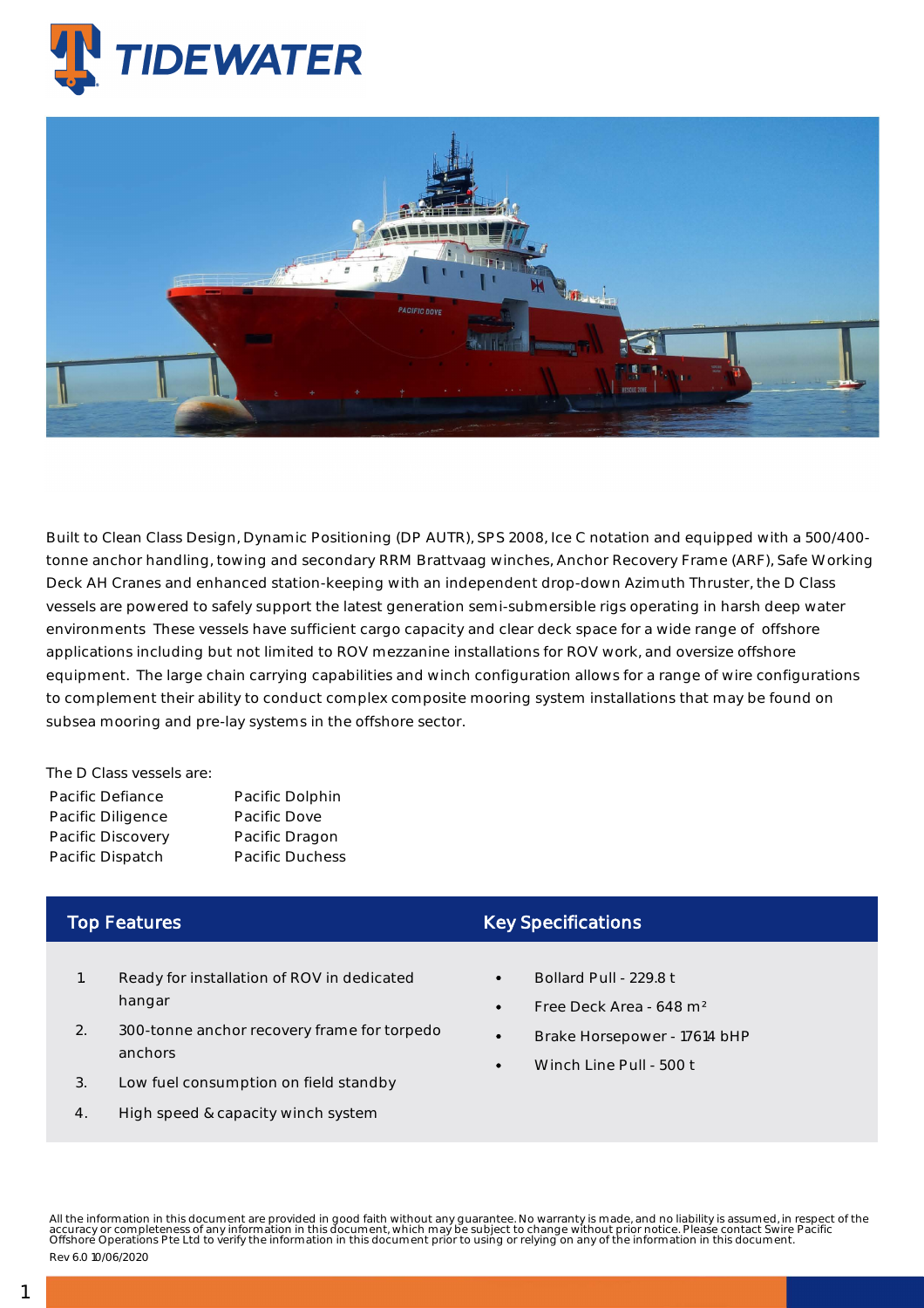



| <b>General Information</b> |                                                                                                                          |  |  |  |  |
|----------------------------|--------------------------------------------------------------------------------------------------------------------------|--|--|--|--|
| <b>Vessel Name</b>         | Pacific Dove                                                                                                             |  |  |  |  |
| Built                      | ST Marine, Singapore, January<br>2014                                                                                    |  |  |  |  |
| Flag                       | Singapore                                                                                                                |  |  |  |  |
| Call Sign                  | 9V9509                                                                                                                   |  |  |  |  |
| IMO No.                    | 9631412                                                                                                                  |  |  |  |  |
| Classification             |                                                                                                                          |  |  |  |  |
| <b>Class Notation</b>      | DNV-GL +1A Fire fighter(I)<br>Offshore service<br>vessel(Anchor handling,<br>Towing) Clean<br>DYNPOS(AUTR) EO Ice(C) SPS |  |  |  |  |
| <b>Dimensions</b>          |                                                                                                                          |  |  |  |  |
| Length (LOA)               | 92.0 <sub>m</sub>                                                                                                        |  |  |  |  |
| Beam                       | 22.0 <sub>m</sub>                                                                                                        |  |  |  |  |
| Summer Draft               | 7.5m                                                                                                                     |  |  |  |  |
| Deadweight @ SummerDraft   | 4490.05 t                                                                                                                |  |  |  |  |
| GT                         | 6641                                                                                                                     |  |  |  |  |
| <b>Deck Capacities</b>     |                                                                                                                          |  |  |  |  |
| Deck Load Capacity         | 1500 t                                                                                                                   |  |  |  |  |
| Deck Strength              | 10 t/m <sup>2</sup>                                                                                                      |  |  |  |  |
| Free Deck Area             | $648 \; \mathrm{m}^2$                                                                                                    |  |  |  |  |
| Length x Width             | 36 x 18 m                                                                                                                |  |  |  |  |
| <b>Tank Capacities</b>     |                                                                                                                          |  |  |  |  |
| Base Oil                   | $454 \; \mathrm{m}^3$                                                                                                    |  |  |  |  |
| Brine / Mud                | 860 m <sup>3</sup><br>(reflects 90% filling level of the<br>tanks)                                                       |  |  |  |  |
| Drill / Ballast Water      | $2965 \text{ m}^3$                                                                                                       |  |  |  |  |
| Dry Bulk                   | $236 \; \mathrm{m}^3$<br>(8334 cubic feet) (in 4 tanks)                                                                  |  |  |  |  |
| Fresh Water                | $1355 \; \mathrm{m}^3$                                                                                                   |  |  |  |  |
| <b>Fuel Dedicated</b>      | $1172 \text{ m}^3$                                                                                                       |  |  |  |  |

| <b>Fuel Total</b>                | $1940 \text{ m}^3$<br>(including combination BO,<br>Mud tanks)                                                                                              |  |  |  |
|----------------------------------|-------------------------------------------------------------------------------------------------------------------------------------------------------------|--|--|--|
| <b>Tank Capacities Details</b>   | Refer to Tank Capacities<br>Table                                                                                                                           |  |  |  |
| <b>Propulsion / Bollard Pull</b> |                                                                                                                                                             |  |  |  |
| Main Engines                     | 4 x MAN 9L-27/38 each 3285<br>kW = 13140 kW (17614 bHP)                                                                                                     |  |  |  |
|                                  | 2 x MAN CPP propellers in<br>KORT nozzles, with Hi-lift flap<br>rudders                                                                                     |  |  |  |
| <b>Thrusters</b>                 | 2 x bow tunnel 883 kW / 1184<br>hHP<br>2 x stern tunnel 883 kW / 1184<br>bHP<br>1 x azimuth 883 kW / 1184<br>bHP                                            |  |  |  |
| <b>Bollard Pull</b>              | 229.8 t at 100% MCR                                                                                                                                         |  |  |  |
| <b>Deck Equipment</b>            |                                                                                                                                                             |  |  |  |
| AH / Towing Winch                | 2 x 400 t RRM Brattvaag<br>waterfall type - 20 m/min 1st<br>layer<br>Wire capacity of:<br>1 x 3200 m 76 mm dia<br>1 x 4100 m 76 mm dia                      |  |  |  |
| Special Handling Winch           | 1 x 500 t RRM Brattvaag<br>waterfall type - 15 m/min 1st<br>layer<br>Capacity of:<br>1 x 13600 m 76 mm dia wire<br>or<br>1 x 1900 m 203 mm (8") dia<br>rope |  |  |  |
| Secondary Winch                  | 2 x 170 t RRM Brattvaag - 24<br>m/min 1st layer<br>Rope capacity of:<br>2 x 2500 m 160 mm (6") dia<br>rope or<br>2 x 1600 m 203 mm (8") dia<br>rope         |  |  |  |
| Chain Lockers                    | $4 \times 156$ m <sup>3</sup><br>Chain capacity of:<br>4 x 2000 m 76 mm chain or<br>4 x 1600 m 84 mm chain                                                  |  |  |  |
| Anchor Recovery Frame            | 1 x RRM 200 t Max Wire<br>Tension                                                                                                                           |  |  |  |

All the information in this document are provided in good faith without any guarantee. No warranty is made, and no liability is assumed, in respect of the<br>accuracy or completeness of any information in this document, which

Rev 6.0 10/06/2020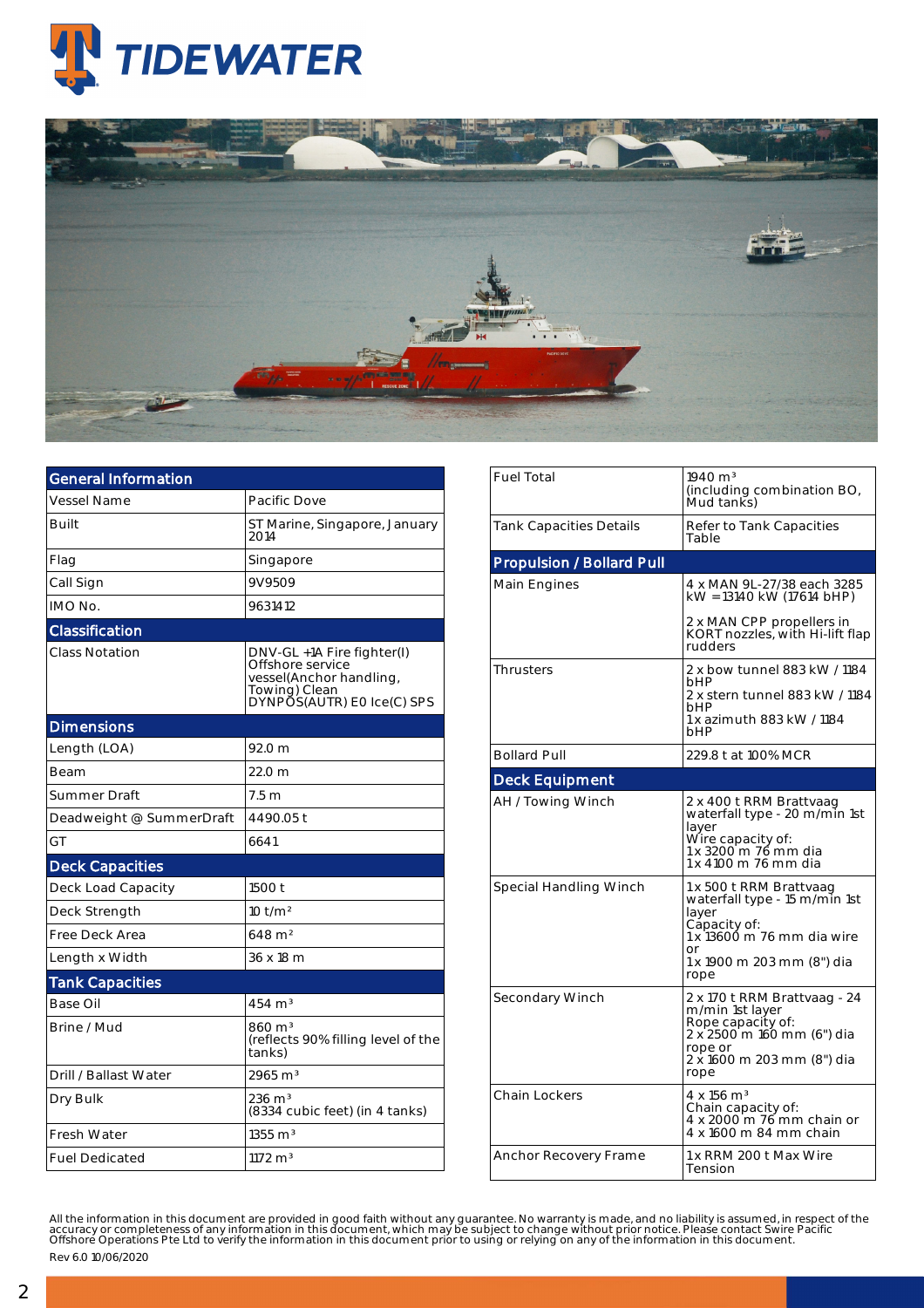

| <b>Towing Pins</b>                                                                                    | 4 x RRM 400 t MWL                                                                                                                                                                                                  |  |  |  |
|-------------------------------------------------------------------------------------------------------|--------------------------------------------------------------------------------------------------------------------------------------------------------------------------------------------------------------------|--|--|--|
| <b>Shark Jaws</b>                                                                                     | 2 x RRM 800 t SWL                                                                                                                                                                                                  |  |  |  |
| <b>Centering Device</b>                                                                               | 2 x RRM 45 t SWL                                                                                                                                                                                                   |  |  |  |
| <b>Stop Pins</b>                                                                                      | 2 x Karmoy 100 t SWL                                                                                                                                                                                               |  |  |  |
| Stern Roller                                                                                          | 2 x RRM 3.0 x 4.5 m @ 750 t<br>MWL @ 90 deg wire angle                                                                                                                                                             |  |  |  |
| Capstans                                                                                              | 2 x RRM 15 t                                                                                                                                                                                                       |  |  |  |
| <b>Tugger Winches</b>                                                                                 | 2 x RRM 24 t fwd main deck +<br>1 x 17 t fwd main deck center                                                                                                                                                      |  |  |  |
| <b>Tugger Winches FWD</b>                                                                             | Capacity of 600 m of 26 mm<br>wire each for the 24 $t$ ;<br>Locally, remote, portable-<br>wireless control.<br>Capacity of 200 m of 25 mm<br>wire for the 17 t;<br>Locally, remote, portable-<br>wireless control. |  |  |  |
| AH Crane                                                                                              | 2 x RRM 5 t $@$ 10 m with tool<br>for AH operations                                                                                                                                                                |  |  |  |
| <b>Provision Crane</b>                                                                                | 1 x knuckle type, capacity 5 t<br>@ 15 m radius. Winch hook<br>travel of up to 1000 m                                                                                                                              |  |  |  |
| <b>Chain Gypsies</b>                                                                                  | 2 x 76 mm + 2 x 84 mm + 2 x<br>105 mm + 2 x 114 mm + 2 x 120<br>mm                                                                                                                                                 |  |  |  |
| <b>Performance &amp; Economy</b>                                                                      |                                                                                                                                                                                                                    |  |  |  |
| <b>Economical Speed</b>                                                                               | 24 m <sup>3</sup> /day @ 10 kts<br>32 m <sup>3</sup> /day @ 13 kts                                                                                                                                                 |  |  |  |
| DP<20%                                                                                                | 13.9 m <sup>3</sup> /day on 2 Mes                                                                                                                                                                                  |  |  |  |
| DP>35%                                                                                                | 27.5 m <sup>3</sup> /day on 4 Mes                                                                                                                                                                                  |  |  |  |
| Standby in Field                                                                                      | 4.6-6.9 m <sup>3</sup> /day @ 1-4 kts                                                                                                                                                                              |  |  |  |
| Standby in Port                                                                                       | 1.8 m <sup>3</sup> /day                                                                                                                                                                                            |  |  |  |
| Note                                                                                                  | Performance & Economy<br>figures are given at mean<br>vessel draft of 6.5 m (2800 t<br>deadweight) & Beaufort Scale<br>2.                                                                                          |  |  |  |
| <b>Dynamic Positioning System</b>                                                                     |                                                                                                                                                                                                                    |  |  |  |
| Type                                                                                                  | GE C-Series DPS-21 Duplex DP                                                                                                                                                                                       |  |  |  |
| Reference Systems                                                                                     | 2 x Sonardyne HPR prepared<br>2 x Veripos DGPS<br>1 x RadaScan Guidance                                                                                                                                            |  |  |  |
| <b>Motion Reference Units</b>                                                                         | 3 x Gyro Tokimec TG8000<br>3 x Wind Sensor Gill Wind<br>Observer Ultrasonic<br>3 x VRU, 2 x TTS DMS-10 / 1 x<br>SMC IMU 107                                                                                        |  |  |  |
| <b>Rescue Boat</b>                                                                                    |                                                                                                                                                                                                                    |  |  |  |
| 1.1 x Maritime Partner MP660 Springer, 10 person, SOLAS<br>approved FRB with inboard diesel waterjet. |                                                                                                                                                                                                                    |  |  |  |
| Accommodation                                                                                         |                                                                                                                                                                                                                    |  |  |  |
| Person Capacity                                                                                       | Total 37<br>29 in 1man cabin &<br>8 in 2man cabins                                                                                                                                                                 |  |  |  |

All the information in this document are provided in good faith without any guarantee. No warranty is made, and no liability is assumed, in respect of the<br>accuracy or completeness of any information in this document, which

Rev 6.0 10/06/2020